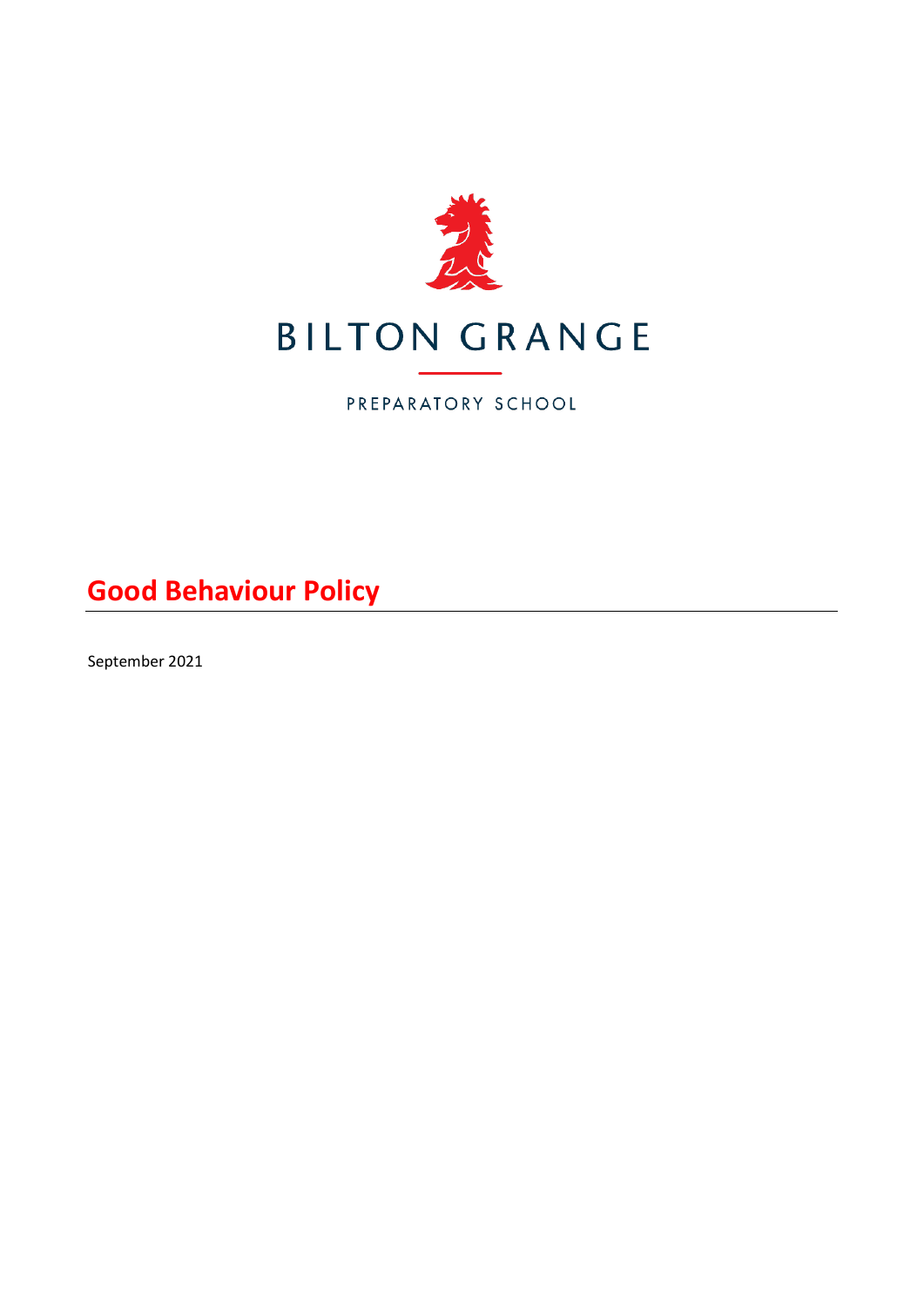**This policy covers the systems in place for promoting good behaviour throughout the School. Systems are adapted to the age of the children in question and for the distinct phases within the School: Prep (Years 4 - 8) and Pre-Prep (Nest (3+) to Year 3). This policy should be read in conjunction with the BG Policy (26) Discipline and Sanctions Policy.**

A calm, ordered and purposeful atmosphere is essential in promoting good pastoral care and is the foundation for effective learning.

Staff should always remain aware that many unavoidable aspects of schooling can lead to stress or confusion for children: a considerable number of people in close proximity; frequent movement around the buildings; a large variety of clothing and equipment to be used; a steady stream of important information. It is well documented that stressful situations, since they suggest a lack of care or support, encourage relationships to deteriorate and poor behaviour to increase.

It is vital, therefore, that every member of staff maintains the highest levels of care and attention to the effective management of school routines and to the active creation of an ordered environment, which in turn will be reflected in positive, supportive relationships between all members of the school community.

The following elements combine to promote good behaviour:

- A safe physical environment.
- Reasonable and clearly stated expectations, based on a firm understanding of the ethos of Bilton Grange.
- Well maintained and well managed school resources: everything should have a place.
- Careful long-, medium- and short-term planning by staff for all aspects of school life.
- A smoothly ordered routine throughout the day and for all Bilton Grange events.
- A Bilton Grange community which is fully informed of events and changes to routines.
- Positive relationships which are fostered and modelled by adults.
- A system through which kind, helpful, thoughtful behaviour is recognised and celebrated.
- A system through which inappropriate behaviour is identified and addressed quickly, but fully.
- Children who sense that they are known as individuals, feel connected to Bilton Grange, and see that they have the close support of at least one member of staff.

Below are listed the methods and routines of Bilton Grange which promote and maintain these elements. The list is not an exhaustive one.

# **Prep (Year 4-Year 8)**

# **The Role of the Form Tutor and Form Tutor time**

The role of the Form Tutor is crucial to the provision of effective pastoral care at both the individual level and the peer group level.

Full details of the Form Tutor's role can be found in the Staff Handbook.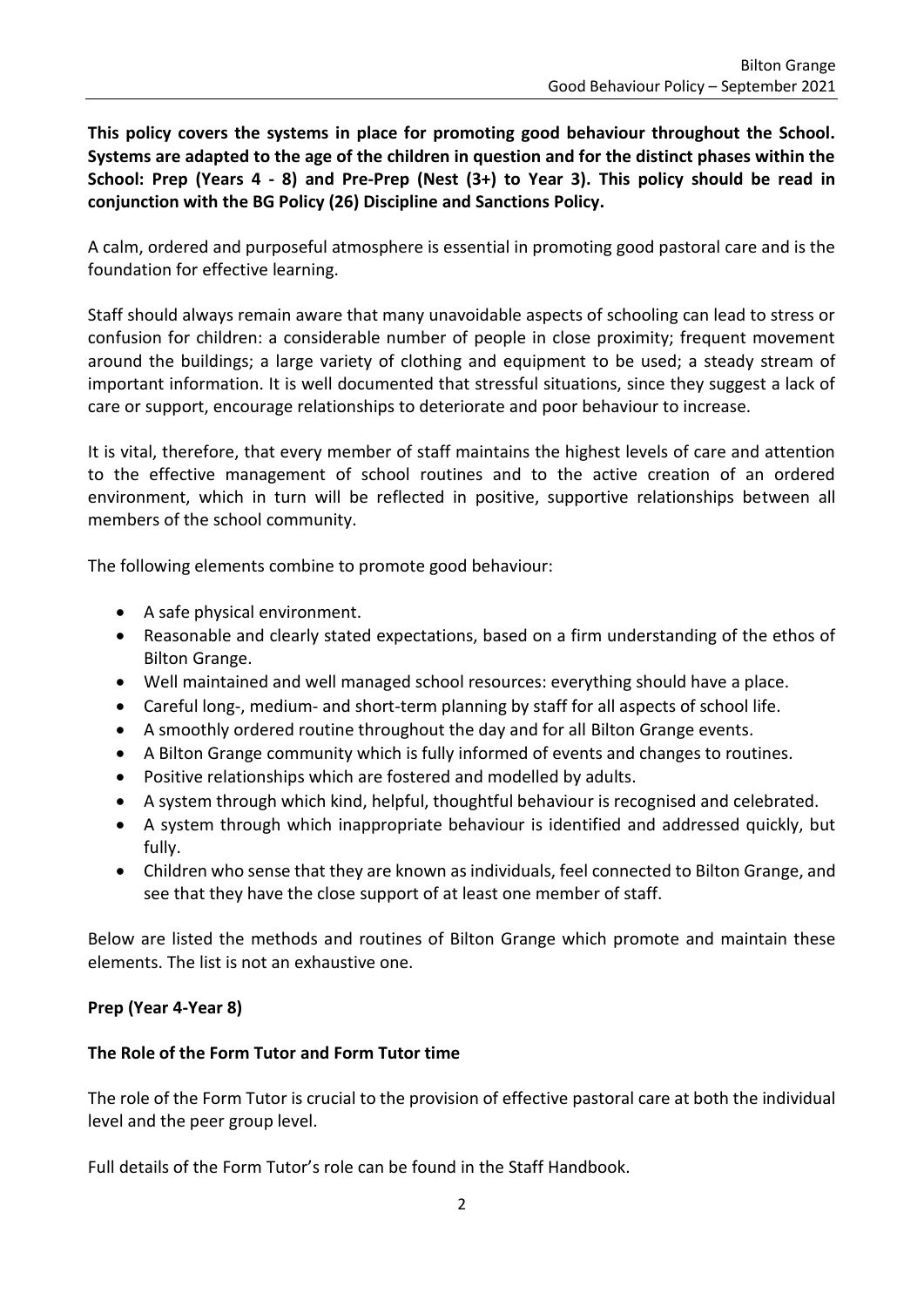Form Tutor time begins at 0810 each morning until 0825. This time must be used by tutors to help the members of the Form get ready for the day.

# **Daily Bulletin**

The Daily Bulletin is compiled by the Deputy Headmaster or a member of staff under his delegated authority, and circulated as a hard copy and electronically by 08:00 every morning: to each Form Tutor, to Boarding, to the Gallery, to the Junior Foyer and to the main stairwell.

The Daily Bulletin should include:

- Any changes to normal school routine
- Notices from staff
- Reminders of school rules when necessary, or notice of any new rules
- Lost items to be found, and found items to be collected
- A list of events coming up in the week ahead

Form tutors must read through the bulletin each morning with their Form in order to equip them with the information they need for the day.

#### **Gather**

At 10.30am on most days, the school gathers in the Gallery for Fall-in, which we hope creates a 'whole-school' basis for the school routine. Congratulations, announcements and notices can be given by the Headmaster and Deputy Headmaster.

To minimise the amount of new information given at this time, general notices are put on the Daily Bulletin, but the Headmaster may wish to emphasise particular messages.

From Fall-in, the school progresses in silence to Chapel, providing for a calm, ordered start to the service.

### **Chapel and Assembly**

Our frequent Chapel services provide a natural setting for the promotion of positive relationships, careful action and personal responsibility, guided by the Christian principles which underlie Bilton Grange's ethos.

On Monday mornings, the Headmaster holds an Assembly to review the previousweek and look forward to the coming days, introducing the theme for the week. Success in all fields is shared and celebrated; feedback from visitors, or from visits, is given. Music and Speech & Drama performances may be included. The children's help in ensuring routines are followed can be requested and important guests or events can be introduced.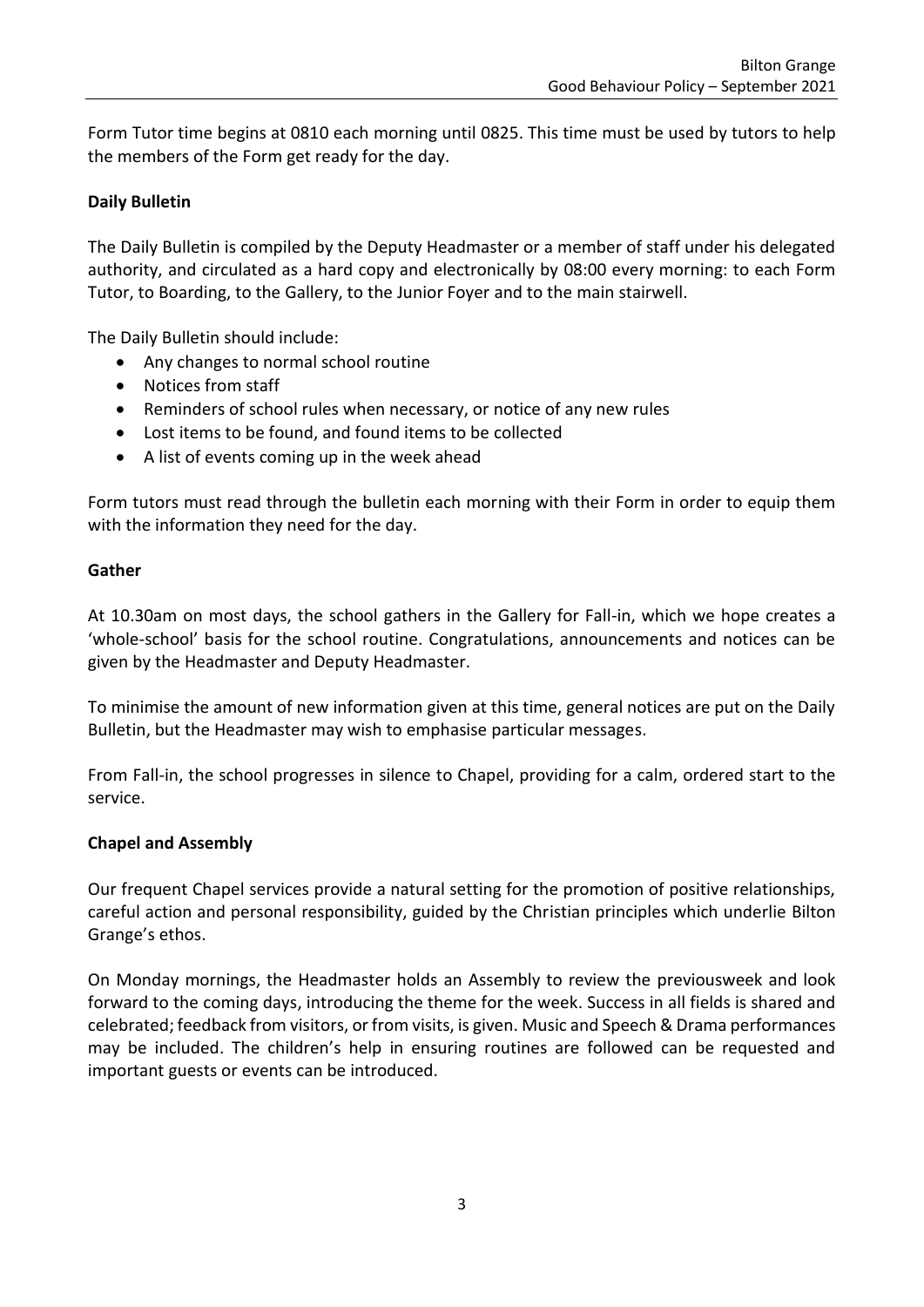### **Lessons**

Around school, but particularly in the main house, we all walk on the left-hand side. This not only helps avoid collisions but will give the handrail to those descending the main stairs.

In order to allow children in the corridors in the academic block to move freely between lessons, children are asked to line up outside the room, against the wall, whilst keeping the doorway free.

At the start of each lesson, children should stand behind their chairs and wait to be told to sit down. They are also expected to stand for any member of staff or visitor who enters the room.

At the end of each lesson, it is good practice to ask the children where they are heading next. This ensures that all are aware of where they need to go.

Children are expected to thank staff for the lesson as they leave the room.

### **Break Times**

The high standards of teaching at Bilton Grange must be matched by similarly well-planned breaks.

The staff duty rota ensures a regular patrol of staff in, or through, all the areas used by the children at break.

The Duty Board in the Gallery lists all the staff on duty at that moment, allowing children to find any assistance they need.

The Deputy Headmaster is responsible for the planning of break times. He should liaise with duty staff and children to ensure that the children:

- Have access to activities in which they wish to engage.
- Are sufficiently supervised for the activities in which they are engaged.
- Receive all the support they need to resolve any problems that arise.
- Are aware of which areas they are allowed to play in, depending on weather or other Bilton Grange events.
- Are aware of, and follow, the relevant rules for each area of the school.
- Are properly dressed to enjoy their breaks.
- Have enough time to eat and drink.
- Move through the servery and dining room with the minimum amount of queuing.
- Are ready on time to resume academic lessons.

### **External trips and journeys**

The same high standards of behaviour are expected from children when they are on trips out of school, and we will underline to children that they will be seen as ambassadors of Bilton Grange by members of the public. Equally it is imperative that on any vehicular journey arranged by school, whether on a trip, on a sporting fixture or in the process of coming to school in the morning, the children's behaviour is appropriate and does not cause a distraction; this includes wearing seat belts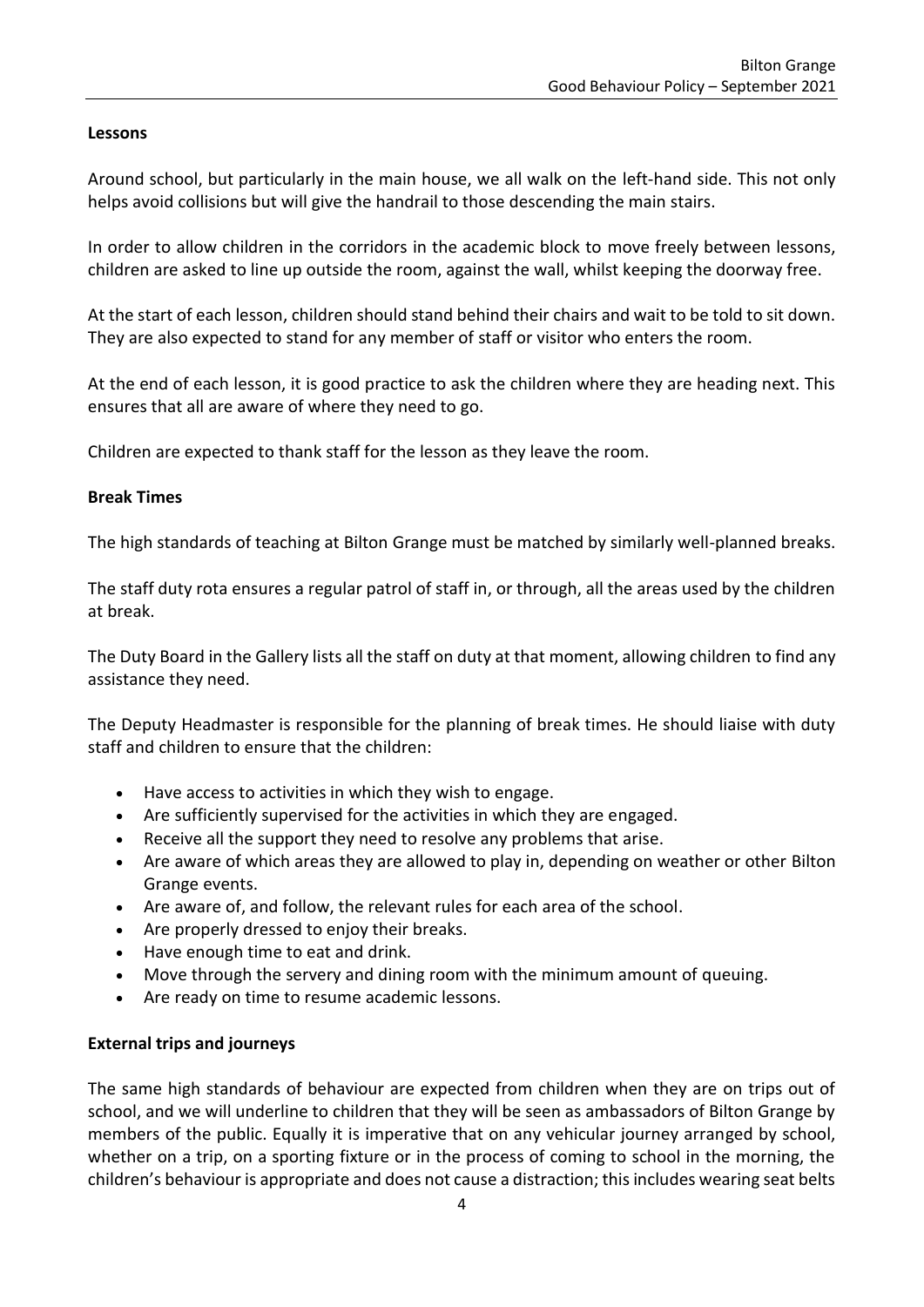at all times, not shouting or throwing objects, and responding immediately to any instructions given. Drivers will remind children of these rules before a journey commences in the case of school trips,

and the first time a child uses a morning pick-up service. This links to the Minibus Policy (No 6), and all drivers are trained with regard to pupil behaviour as part of their MIDAS induction.

### **Good and Bad Marks**

The Good and Bad Mark system is central to the promotion of good behaviour.

### **Good Marks**

Good Marks are to be awarded for behaviour that is kind, helpful or thoughtful during the course of the day. RAK (Random Acts of Kindness) awards may be given to boarders during Boarding time (see Boarding Policy).

There is no definitive list of actions deemed worthy of a Good Mark in order to maintain flexibility in the system and to allow staff to use Good Marks as they see fit. The Good Mark lists are displayed in the Gallery. Good Marks should be awarded when the qualities which we wish to promote are displayed. Good Marks are available to all children at any time of the school day. Tutors, Heads of Phase and Section Leaders should ensure that all children are earning Good Marks each quarter and should point out opportunities to do so to any individual who is struggling.

At the end of each quarter of the term, Good Mark totals are calculated. The winning Section is announced at the Headmaster's Assembly, and the Conduct Cup is awarded. At Section Meetings, individual totals can be discussed and celebrated.

### **Bad Marks**

For details of the Bad Mark system, see the Discipline and Sanctions Policy No. 26.

### **PSHEE**

The PSHEE syllabus contains many topics to promote good behaviour, including:

- Manners
- Assertiveness
- Personal Development
- Anti-Bullying
- Sportsmanship
- Making Decisions
- Learning to say 'No'
- Friends and Friendship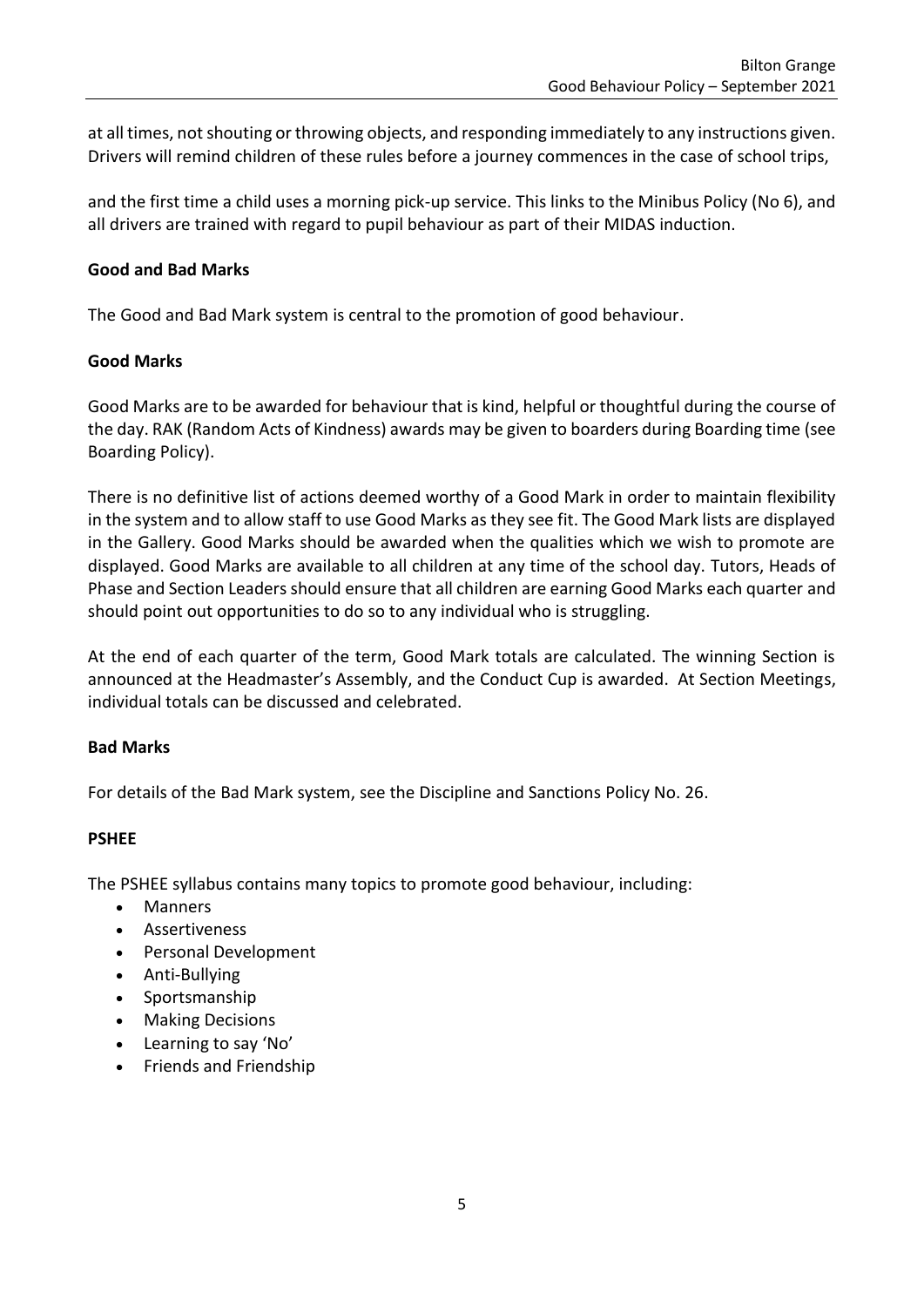# **Prefects**

A group of 6th Form children are promoted by the Headmaster and/or Deputy Headmaster to become Prefects. They are chosen because they have developed the interpersonal skills which we value.

The Prefects meet regularly with the Deputy Headmaster, who assists their further development as helpful, supportive peers for all members of the community.

Prefects have no powers of punishment; emphasis is placed on helping those in difficulty, dealing with strong emotions and modelling good behaviour. Prefects are encouraged to be the most aware of all pupils – knowing names, rules, routines and events – so as to be the most helpful and responsible.

Section Prefects are a bridge between 6th Formers and School Prefects and enable children to aspire to promotion. Section Prefects are included in the Prefects' Duty Rota. Duty Prefects report to the Deputy Headmaster at the start of each day to enquire if there is anything that needs doing. At Milk Break, they will either help in the Dining Room or be directed to assist with supervision in the Junior area.

# **Gap Assistants**

Every year, Bilton Grange employs a number of Gap year Assistants who are between school and university. Used to assist academic staff in the classroom, on the games field and during free time, it is hoped that these students develop close, positive but less formal relationships with the pupils: they are often described as being similar to older brothers and sisters. They often prove especially valuable for the 6th Form, who are soon to mix with pupils of this age when they transfer to senior school. Mindful of the fact that they may well learn of some aspects of the children's lives before other adults, they are made fully aware of good practice in safeguarding children by the Assistant Head Pastoral and Deputy Headmaster.

# **Pre-Prep (Nest (3+) to Year 3)**

# **The Role of the Form Teacher**

The role of the Form Teacher is central to managing the behaviour of the children in each year group. Each child should feel that they are known and understood as an individual and Form Teachers strive to build secure and close relationships with the children in their care. This ensures that Form Teachers are able to pick up on changes in mood, presentation or behaviour and the hope is that children feel comfortable enough to be able to openly share concerns or difficulties that may arise. The Form Teacher maintains close and regular contact with the parents and the home-school links are a crucial element in our pastoral care.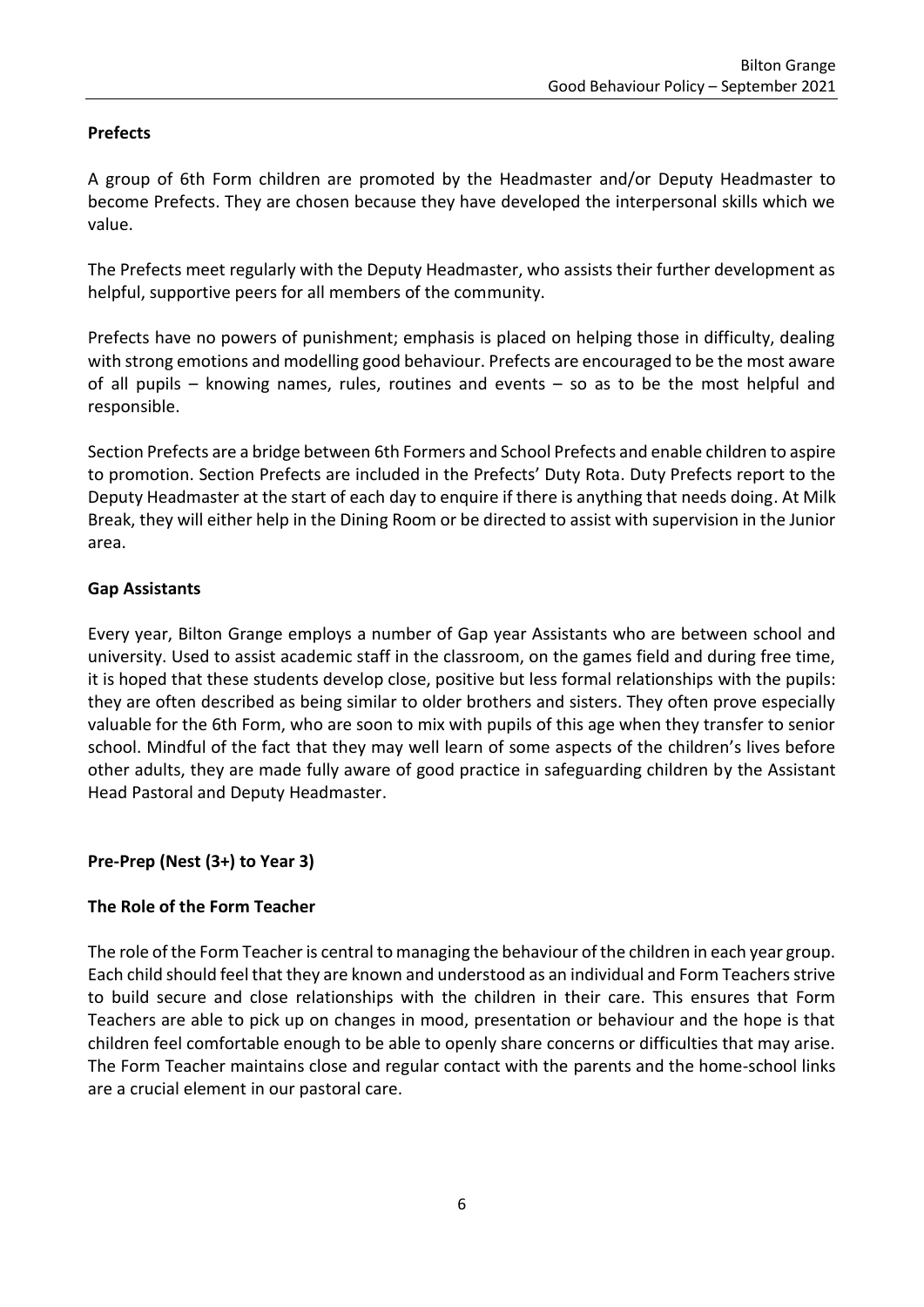# **Supervision**

Due to the age of the children in the Pre-Prep, close supervision throughout the day is paramount. Children are never left unsupervised within classrooms, and a member of staff is always within sight or sound (or ideally sight and sound) of every child.

EYFS children (Nest and Reception) are supervised following, as a minimum, the ratios as laid out in the EYFS Framework, Safeguarding and Welfare requirements, but generally our ratios far exceed those stated.

All areas of the playground are supervised by staff members, on a duty rota, and this supervision is expected to be active, with staff patrolling and interacting with the children. Staff are there to support children to solve small disagreements and to ensure all children are happily involved in play.

Children of this age will often find unstructured times of the day more challenging, and so close supervision is also expected for times when classes are moving around the building, in changing rooms and cloakrooms, and when children are taken for toileting and hand washing.

# **PSHEE**

Our PSHEE programme is a central element to the development of the children's personal, emotional and social skills. From Reception, each year group follows the JIGSAW PSHEE programme which addresses the following topics:

- Being Me in My World
- Celebrating Difference
- Dreams and Goals
- Healthy Me
- Relationships
- Changing Me

As issues arise through the year, Form Teachers will use their Form Time to address and discuss behavioural issues, focusing particularly on the effects and consequences of poor behaviour and reflecting on better choices that could and should have been made.

# **The School Charter**

As part of the Pre-Prep PSHEE programme, Jigsaw, each year the children are involved in creating their own behaviour 'School Charter'. This is a collaborative process, and the children's ideas from each year group are compiled to make a charter over which the children feel a sense of ownership. The Charter forms the basis for our behaviour expectations through the year and is referred to by staff in their discussions with children.

# **Super Skills**

Throughout the Pre-Prep we have an embedded set of 'Super Skills' characters, who embody certain characteristics that we are hoping to develop in the children.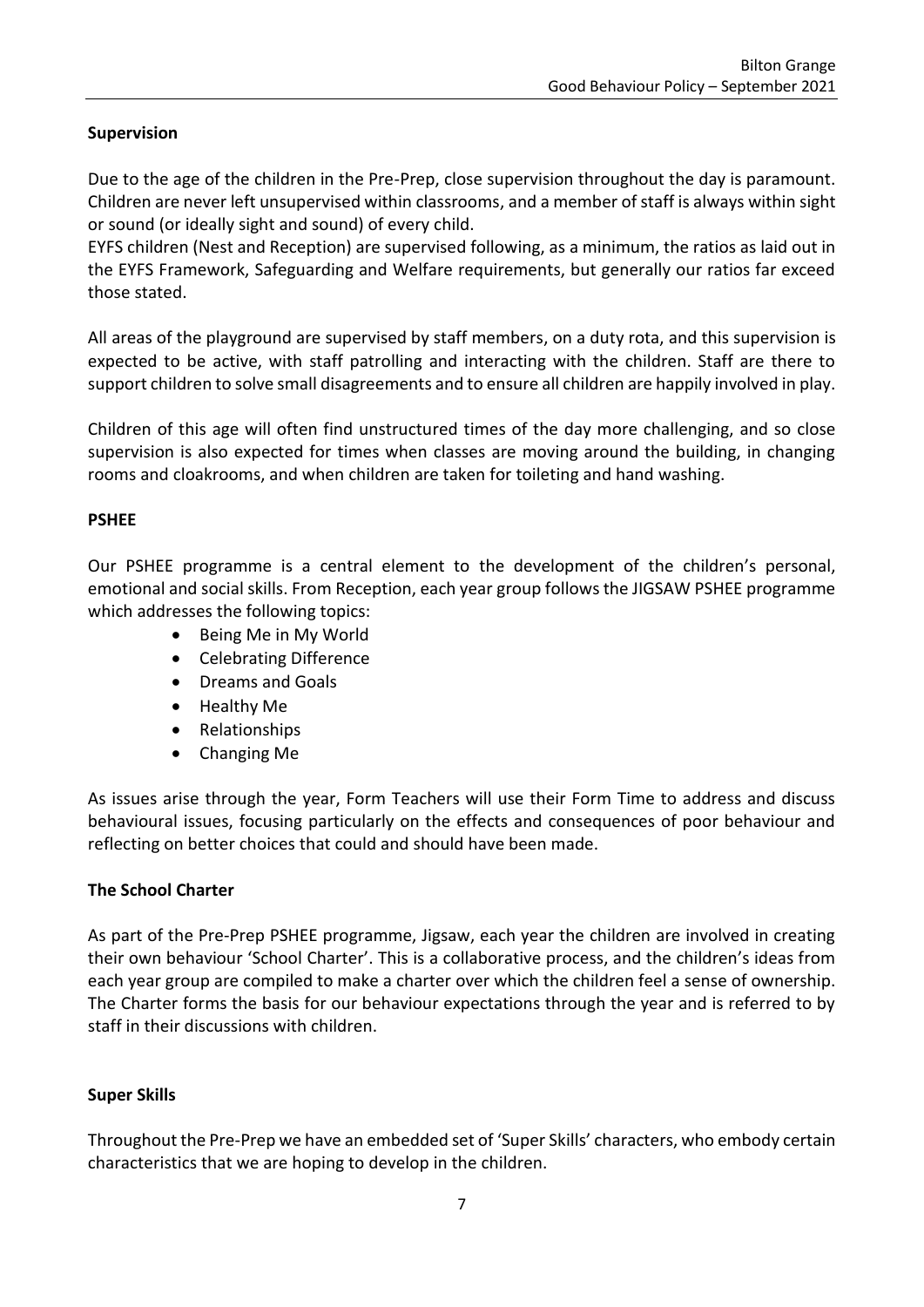- Teamwork Tiger
- Persevering Penguin
- **Exploring Eagle**
- Creative Chameleon
- Caring Koala
- Go for it Gorilla
- Proud Peacock
- Concentrating Crocodile

These characters are used to exemplify and encourage good behaviours and they also form a central role in our positive behaviour system in the Pre-Prep. Each classroom has a display including the different characters, as when a child displays a particular characteristic, their name or photo is moved over and celebrated.

Each week in assembly, one child from each class (Reception to Year 3) is chosen to receive the Super Skills Cup, and the way that they have shown one of the characteristics is explained and praised.

### **Good Marks**

As in the Prep, the Pre-Prep runs a system of good marks. Children can earn these for good behaviour, good manners or good effort in the classroom. Good marks are often, but not always, linked to one of our Super Skills. At the end of each half term, the points from each class are collated and combined to form a winning 'section'. The winning section and the top section point winners from each section are announced in the headmaster's assembly and receive a treat reward.

### **Discipline**

Sanctions for poor behaviour are dealt with by the Form teacher in the first instance. All low-level incidents are investigated and discussed, with the child being encouraged to reflect on the reasons for, and the consequences of, their actions. They are always encouraged to take an empathetic viewpoint and to apologise to the injured party if appropriate.

Any misbehaviour deemed beyond the lowest level will be recorded as an incident on iSAMS and therefore passed on to the Assistant Head Pre-Prep. Sanctions will then be imposed depending on the incident, which may include, but are not limited to, parents being informed, a missed playtime, removal from an optional activity or event. Repeated poor behaviour will be tracked via a 'behaviour log' and regular contact will be made with home so that a plan can be agreed.

For the most serious incidents, the Deputy Head will always be informed.

Details can be found in the Discipline and Sanctions Policy (26).

### **Support Systems**

It is important to realise that poor behaviour will generally have an underlying cause, and we should always be alert to potential issues or safeguarding concerns. Form Teachers are always available as the first point of call for pastoral support, as is the Assistant Head Pre-Prep.

The School Counsellor is available to meet with pupils and/or parents where appropriate.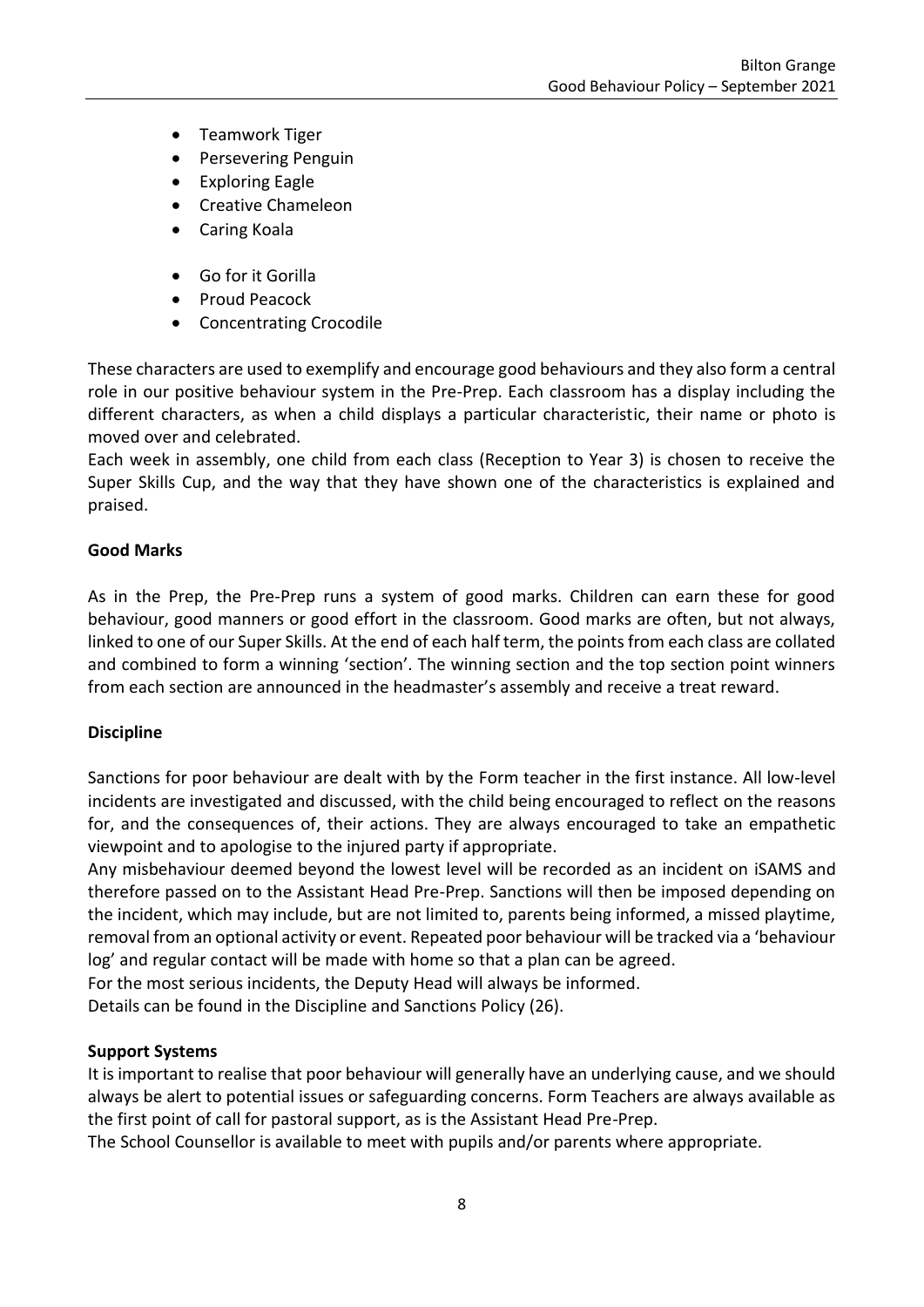### **Special Educational Needs and Disabilities**

It is understood that certain elements of the School behaviour policy may be difficult to adhere to consistently for some pupils with additional needs. In this instance, the safety of the pupil and other pupils would be our first priority, followed by the maintenance of a calm and purposeful learning environment. Under the Equality Act 2010, reasonable adjustments would be able to be made to support the learning and day to day interactions of all our pupils and, in certain cases, additional supervision or support resources may need to be employed.

### **Transition**

Transition from year to year, and from the Pre-Prep to Prep can be significant milestones for children of this young age and the appropriate support systems will need to be in place to ensure that children are able to make the steps forward in a confident and successful manner. Prior to the end of each academic year steps are taken to prepare children for transition, including a 'Transition day' where pupils visit their new classroom and teacher. Effective handover notes between teachers is vital and meetings are held for this purpose each year.

### **Record Keeping and Communications**

An important part of tracking behaviour is the effective communication between staff and detailed record keeping systems. This enables teachers to track pupils' behaviour through the year and ensures that important information is not lost in handover. All key incidents and meeting notes are recorded on iSAMS. Pupils causing concern are raised in our Pre-Prep weekly meeting so that all staff have a raised awareness and can share relevant details and observations.

### **Encouraging Good Behaviour in Early Years**

Encouraging good and kind behaviour is an integral part of every lesson and every interaction that takes place between staff and pupils in the Early Years. Staff will model good behaviour to the pupils and will seek opportunities to praise good behaviour when they see it. Young children will naturally want to please, and they will seek to copy the good behaviour of others. Staff in Nest and Reception teach the children about 'Kind Hands' and 'Kind Words' as a way of discussing and encouraging words and actions that are kind to others. Behaviours that are not kind are used as learning points. The staff take time to discuss the behaviour and how it may have impacted on their peer. Children are always encouraged to take an empathetic viewpoint and to make a sincere apology if they have not made a good choice.

### **Other policies:**

It is to be expected that the aims of this policy are reflected throughout all the other Bilton Grange policies, but the following are directly linked: